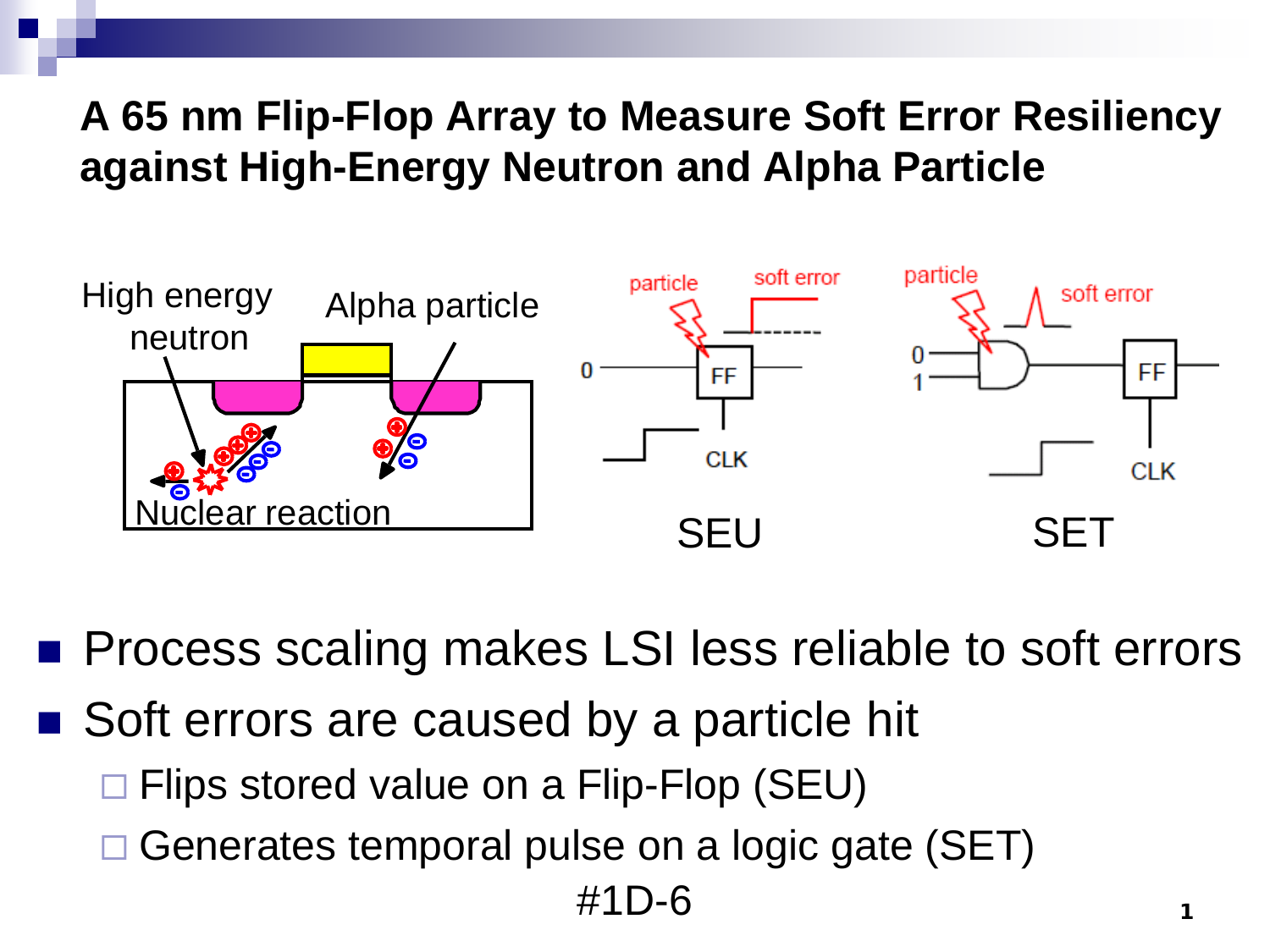# Chip Micrograph



### ■ Fabricate two FF Arrays in a 65nm process

- Soft error hardened FFs to compare soft error rates
- 2. Standard FF to measure SEU and MCU rates

 $\#1D-6$  2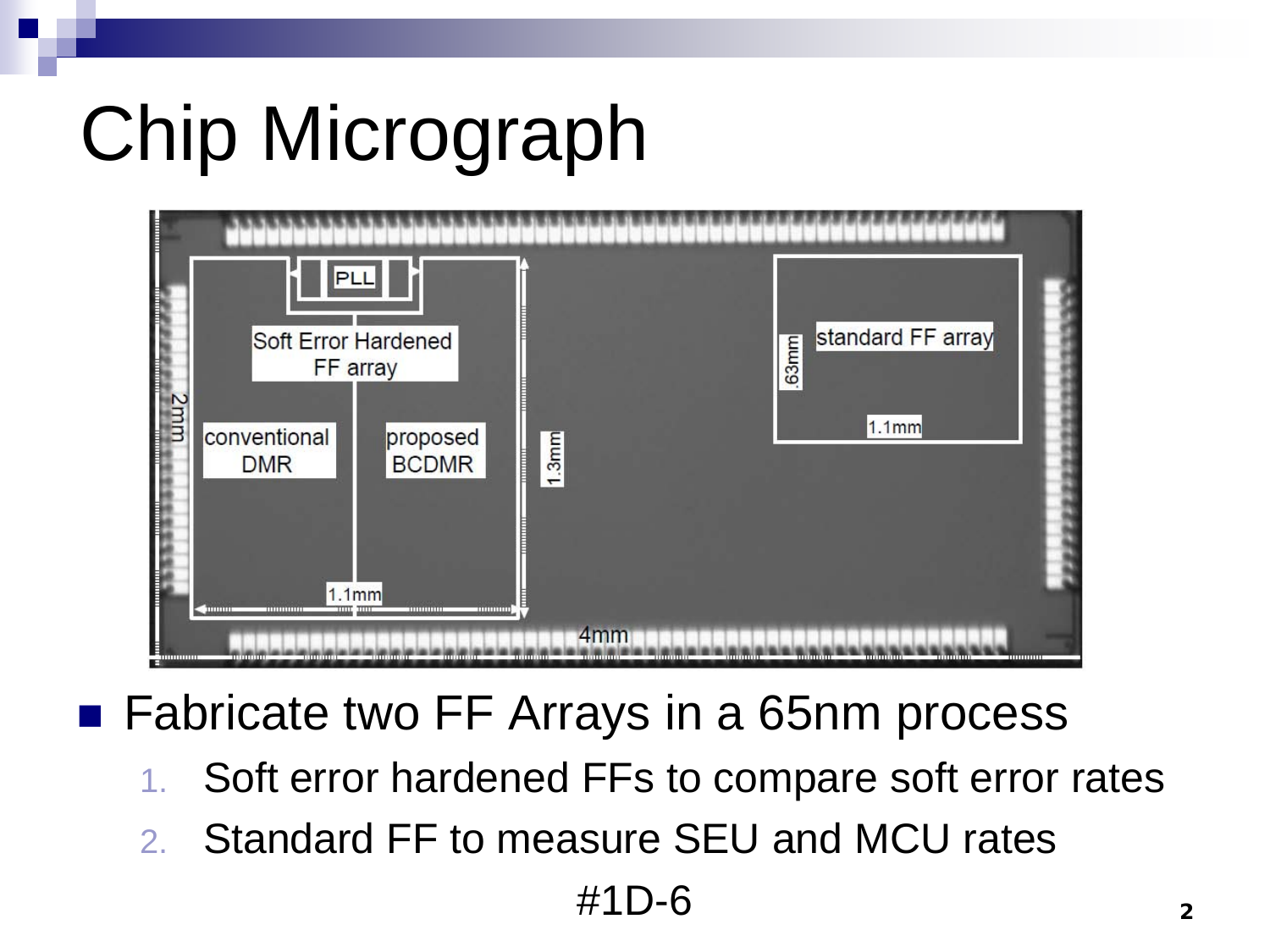## Conventional Soft Error Hardened FF



■ Conventional DMR(BISER) is weak to SET on C-element

 $\Box$  Two slave latches capture the SET pulse

#1D-6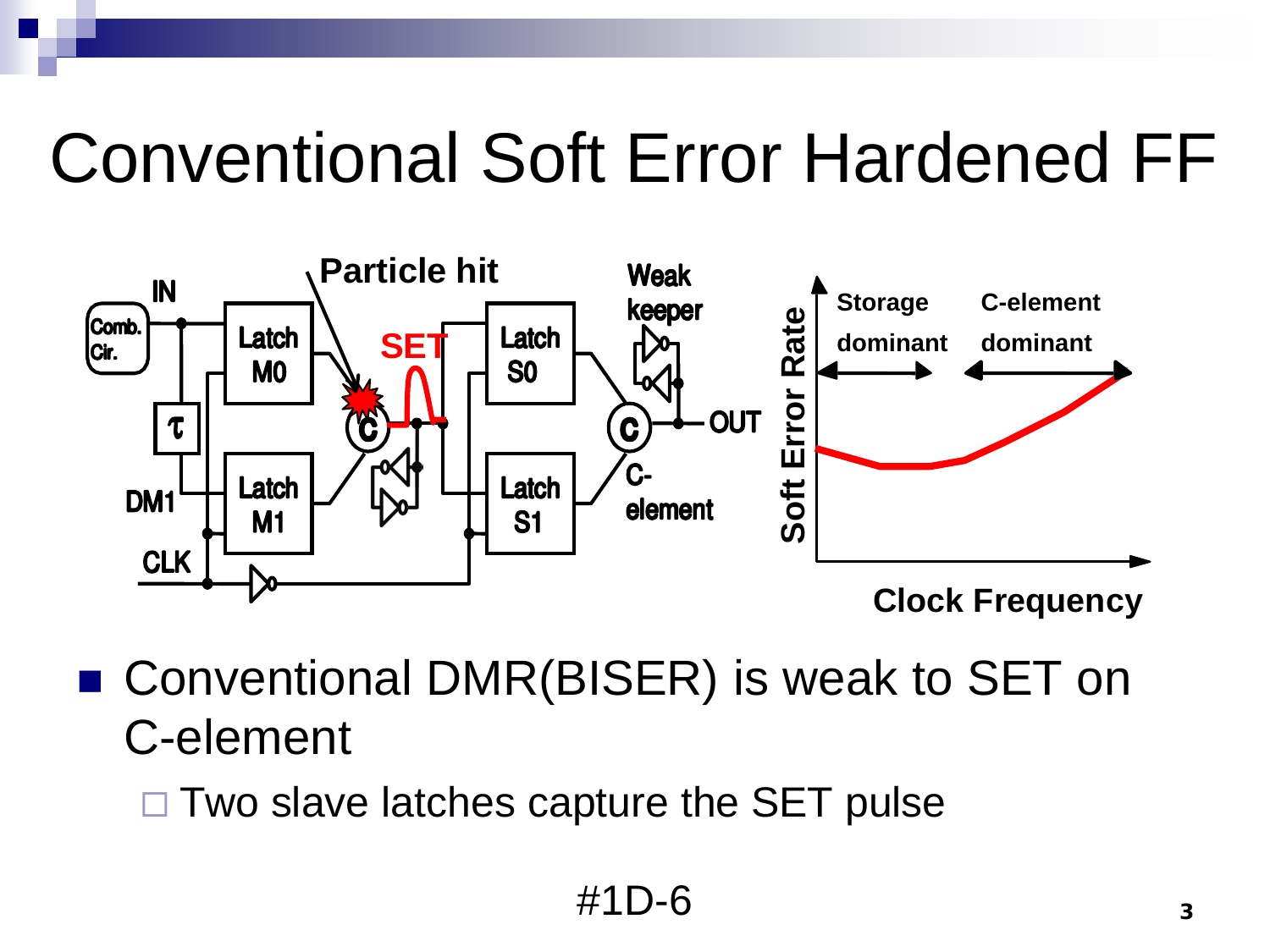## Proposed Soft Error Hardened FF



- C-elements are duplicated, and weak keepers are cross-coupled
	- □ An SET from C-element cannot propagate into both slave latches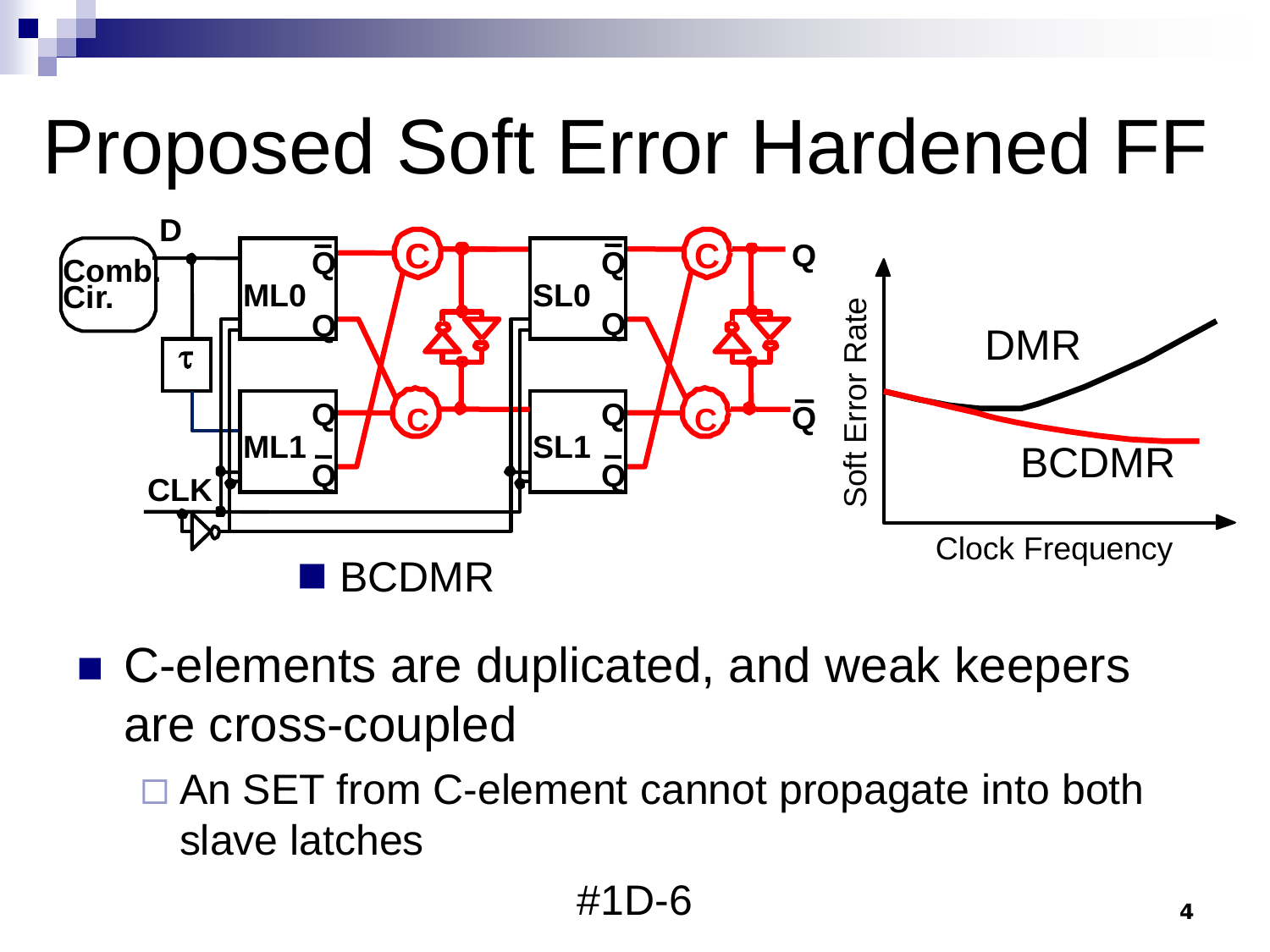## Soft Error Rates by alpha particles



**The BCDMR is better than DMR** 

- □ 150x better than conventional DMR at 160MHz
- DMR is weak to SET pulse on C-element

#1D-6